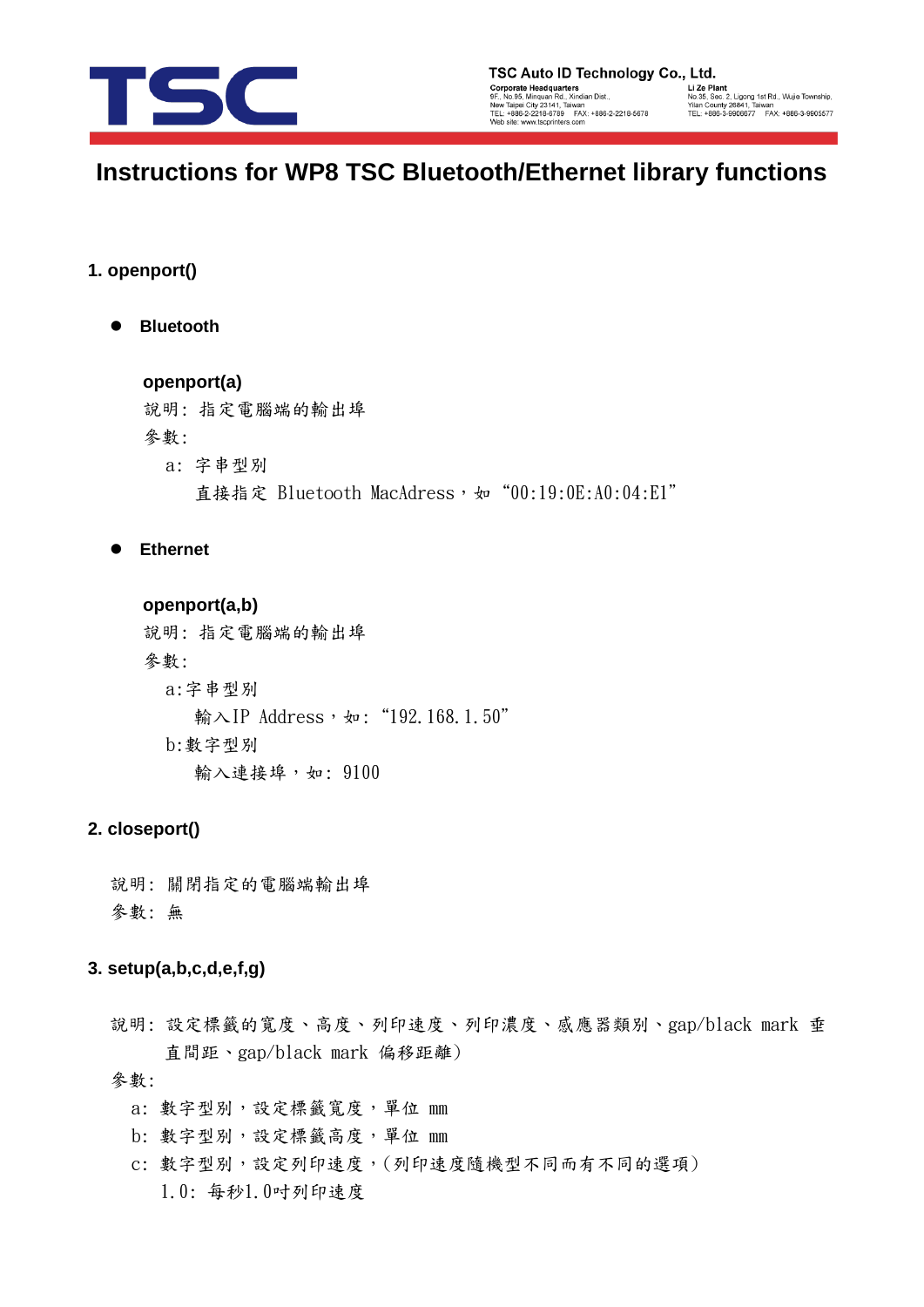# TSC

#### TSC Auto ID Technology Co., Ltd.

Corporate Headquarters<br>
9F., No.95, Minquan Rd., Xindian Dist.,<br>
New Taipei (1ty 23141, Tatwan<br>
New Taipei (1ty 23141, Tatwan<br>
TEL: +886-2-2218-6789<br>
Web site: www.tscprinters.com

**Lize Plant<br>Lize Plant<br>No.35, Sec. 2, Ligong 1st Rd., Wujie Township,<br>Yilan County 26841, Taiwan<br>TEL: +886-3-9906677 FAX: +886-3-9905577** 

- 1.5: 每秒1.5吋列印速度
- 2.0: 每秒2.0吋列印速度
- 3.0: 每秒3.0吋列印速度
- 4.0: 每秒4.0吋列印速度
- 6.0: 每秒6.0吋列印速度
- 8.0: 每秒8.0吋列印速度
- 10.0: 每秒10.0吋列印速度
- d: 數字型別,設定列印濃度,
	- 0~15,數字愈大列印結果愈黑
- e: 數字型別,設定使用感應器類別
	- 0 表示使用垂直間距感測器(gap sensor)
	- 1 表示使用黑標感測器(black mark sensor)
- f: 數字型別,設定gap/black mark 垂直間距高度,單位: mm
- g: 數字型別,設定gap/black mark 偏移距離,單位: mm, 此參數若使用一般標籤時均 設為0

## **4. clearbuffer()**

說明: 清除

參數: 無

## **5. barcode(a,b,c,d,e,f,g,h,I)**

說明: 使用條碼機內建條碼列印 參數: a: 數字型別,條碼X方向起始點,以點(point)表示。  $(200$  DPI,  $1$ 點=1/8 mm, 300 DPI,  $1$ 點=1/12 mm) b: 數字型別,條碼Y方向起始點,以點(point)表示。  $(200 \text{ DPI} \cdot 1$ 點=1/8 mm, 300 DPI, 1點=1/12 mm) c: 字串型別, 128: Code 128, switching code subset A, B, C automatically 128M: Code 128, switching code subset A, B, C manually. EAN128: Code 128, switching code subset A, B, C automatically 25: Interleaved 2 of 5 25C: Interleaved 2 of 5 with check digits 39: Code 39 39C: Code 39 with check digits 93: Code 93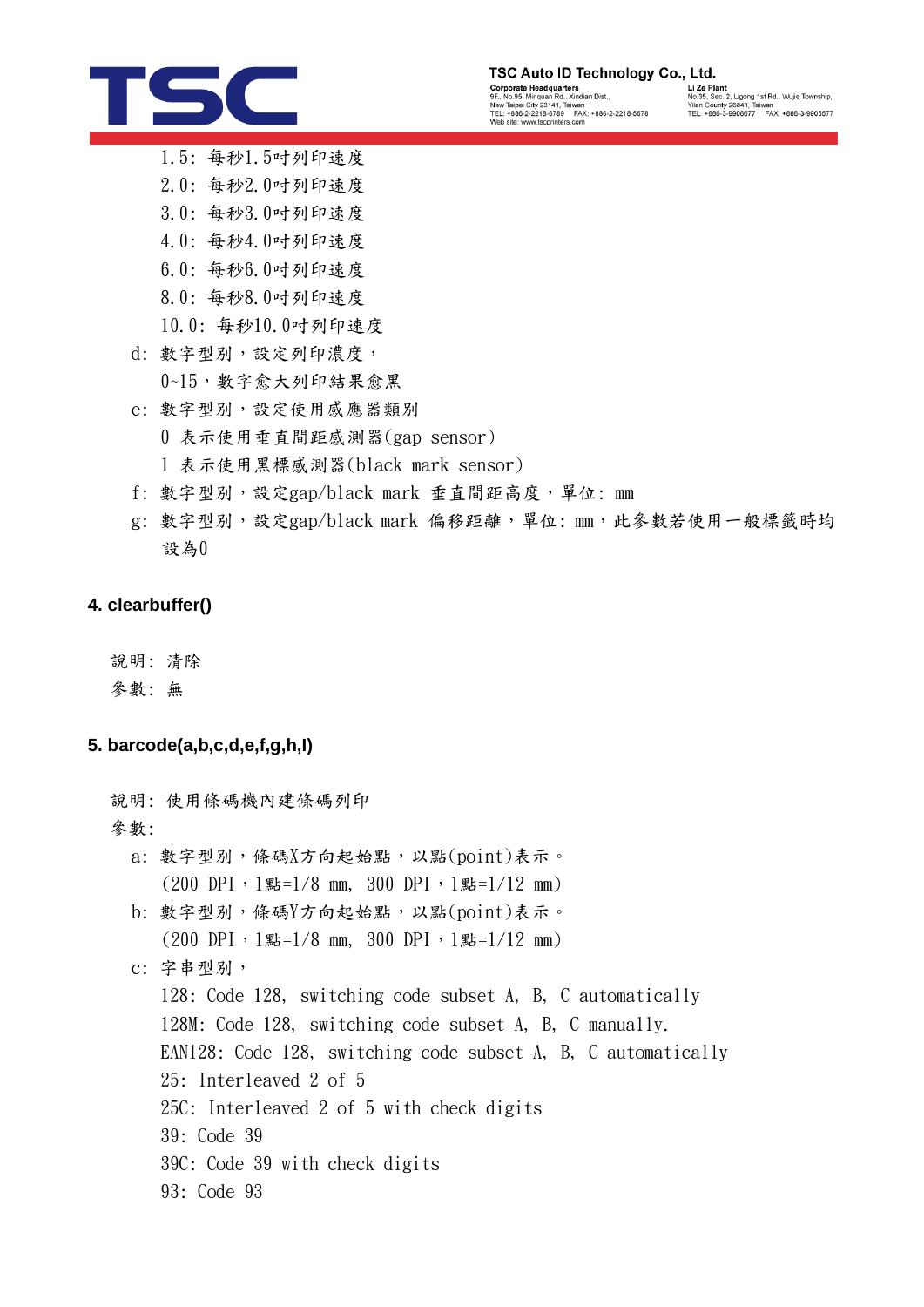# TSC

| TSC Auto ID Technology Co., Ltd |       |
|---------------------------------|-------|
| Cornorato Hoadquartore          | 117aE |

Corporate Headquarters<br>9F., No.95, Minquan Rd, Xindian Dist.,<br>New Taipei City 23141, Taiwan<br>TEL: +886-2-2218-6789 FAX: +886-2-2218-5678<br>Web site: www.tscprinters.com

Li Ze Plant<br>No.35, Sec. 2, Ligong 1st Rd., Wujie Township,<br>Yilan County 26841, Taiwan<br>TEL: +886-3-9906677 FAX: +886-3-9905577

EAN13: EAN 13 EAN13+2: EAN 13 with 2 digits add-on EAN13+5: EAN 13 with 5 digits add-on EAN8: EAN 8 EAN8+2: EAN 8 with 2 digits add-on EAN8+5: EAN 8 with 5 digits add-on CODA: Codabar POST: Postnet UPCA: UPC-A UPCA+2: UPC-A with 2 digits add-on UPCA+5: UPC-A with 5 digits add-on UPCE: UPC-E UPCE+2: UPC-E with 2 digits add-on UPCE+5: UPC-E with 5 digits add-on

- d: 數字型別,設定條碼高度,高度以點來表示
- e: 數字型別,設定是否列印條碼明文
	- 0: 不列印碼文
	- 1: 列印碼文
- f: 數字型別,設定條碼旋轉角度
	- 0: 旋轉0度
	- 90: 旋轉90度
	- 180: 旋轉180度
	- 270: 旋轉270度
- g: 數字型別,設定條碼窄bar 比例因子,請參考TSPL使用手冊
- h: 數字型別,設定條碼寬bar 比例因子,請參考TSPL使用手冊
- I: 字串型別,條碼內容

## **6. printerfont(a,b,c,d,e,f,g)**

說明: 使用條碼機內建文字列印

- a: 數字型別,文字X方向起始點,以點(point)表示。  $(200 \text{ DPI} \cdot 1 \text{g} = 1/8 \text{mm}, 300 \text{ DPI} \cdot 1 \text{g} = 1/12 \text{mm})$ b: 數字型別,文字Y方向起始點,以點(point)表示。  $(200$  DPI,  $1$ 點=1/8 mm, 300 DPI,  $1$ 點=1/12 mm) c: 字串型別,內建字型名稱,共12種。
	- 1: 8\*/12 dots
	- 2: 12\*20 dots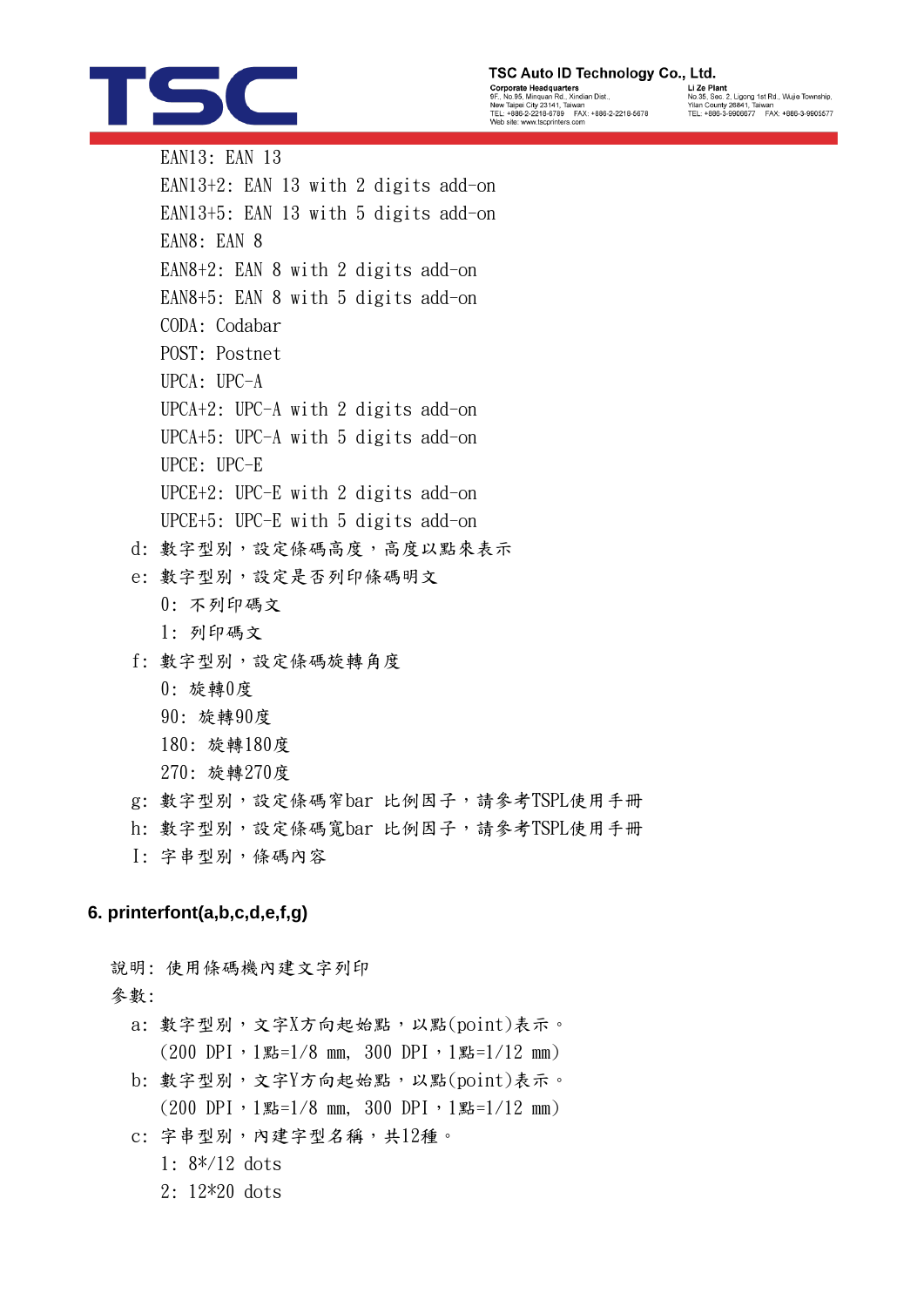

## TSC Auto ID Technology Co., Ltd.

Corporate Headquarters<br>
9F., No.95, Minquan Rd., Xindian Dist.,<br>
New Taipei City 23141, Tatwan<br>
New Taipei City 23141, Tatwan<br>
TEL: +886-2-2218-6789<br>
Web site: www.tscprinters.com

y<br>
Li Ze Plant<br>
No.35, Sec. 2, Ligong 1st Rd., Wujie Township,<br>Yilan County 26841, Taiwan<br>TEL: +886-3-9906677 FAX: +886-3-9905577

- 3: 16\*24 dots 4: 24\*32 dots 5: 32\*48 dots TST24.BF2: 繁體中文24\*24 (客制化字型) TST16.BF2: 繁體中文16\*16 (客制化字型) TTT24.BF2: 繁體中文24\*24 (電信碼) (客制化字型) TSS24.BF2: 簡體中文24\*24 (客制化字型) TSS16.BF2: 簡體中文16\*16 (客制化字型) K: 韓文 24\*24 (客制化字型) L: 韓文 16\*16 (客制化字型) d: 數字型別,設定文字旋轉角度 0: 旋轉0度 90: 旋轉90度
	-
	- 180: 旋轉180度
	- 270: 旋轉270度
- e: 數字型別,設定文字X方向放大倍率, 1~8
- f: 數字型別,設定文字X方向放大倍率,1~8
- g: 字串型別,列印文字內容

## **7. sendcommand(a)**

說明: 送印表機指令到條碼印表機 參數: 字串型別:詳細指令請參考TSPL

## **8. printlabel(a,b)**

說明: 列印標籤內容

- a: 數字型別,設定列印標籤式數(set)
- b: 數字型別,設定列印標籤份數(copy)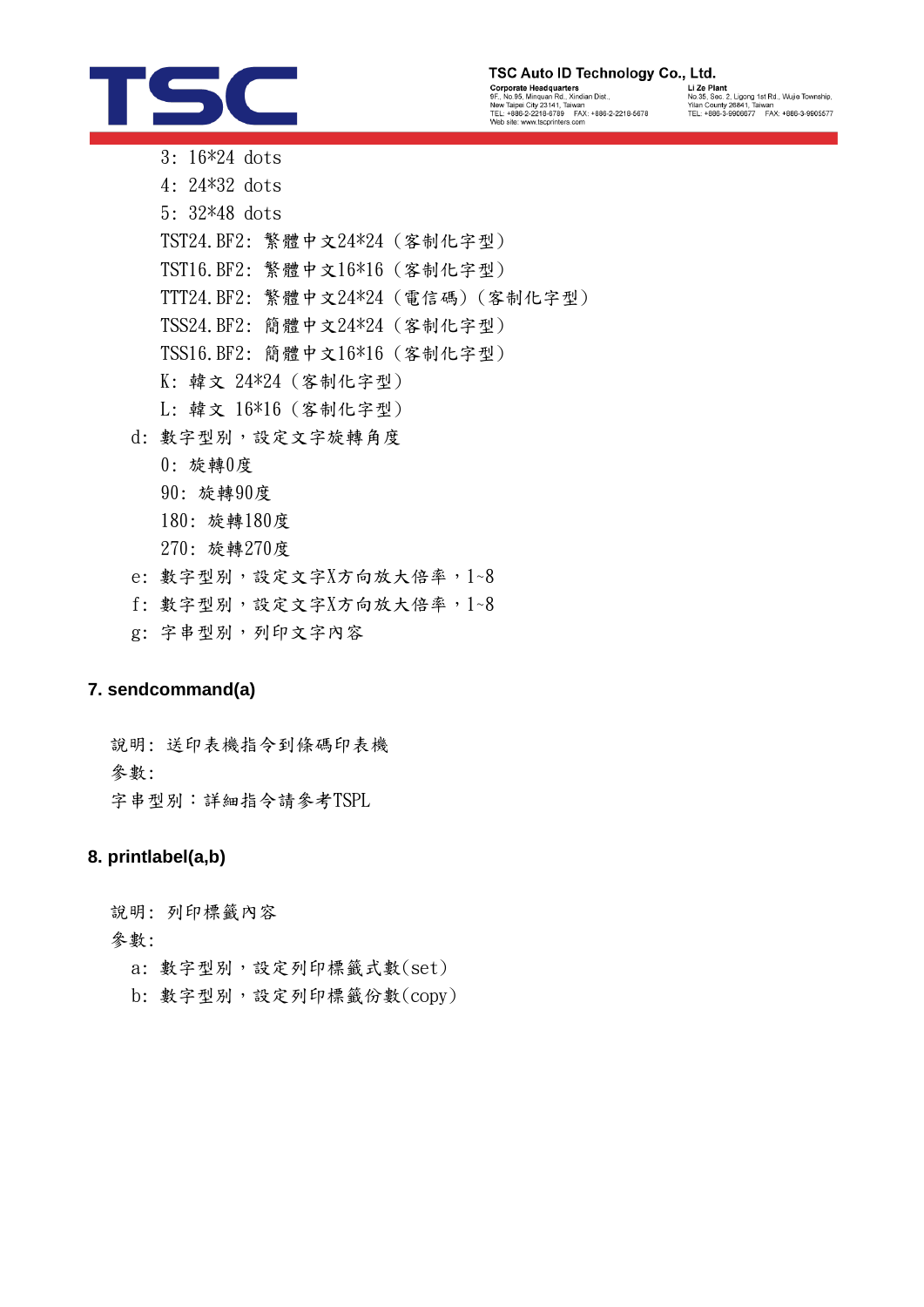

# TSC Auto ID Technology Co., Ltd. Corporate Headquarters<br>
9F., No.95, Minquan Rd., Xindian Dist.,<br>
New Taipei (1ty 23141, Tatwan<br>
New Taipei (1ty 23141, Tatwan<br>
TEL: +886-2-2218-6789<br>
Web site: www.tscprinters.com

y<br>
Li Ze Plant<br>
No.35, Sec. 2, Ligong 1st Rd., Wujie Township,<br>Yilan County 26841, Taiwan<br>TEL: +886-3-9906677 FAX: +886-3-9905577

## **9. formfeed()**

說明:跳頁,該函式需在setup後使用 參數: 無

## **10. nobackfeed()**

說明: 設定紙張不回吐

參數: 無

## **11. putbmp(a,b,c)**

說明: 列印印表機記憶體的BMP圖檔

參數:

- a: 數字型別,文字X方向起始點,以點(point)表示。  $(200 \text{ DPI} \cdot 1)$ 點 = 1/8 mm, 300 DPI, 1點 = 1/12 mm)
- b: 數字型別,文字Y方向起始點,以點(point)表示。  $(200 \text{ DPI} \cdot 1 \text{g} = 1/8 \text{ mm}, 300 \text{ DPI} \cdot 1 \text{g} = 1/12 \text{ mm})$
- c: 字串型別:BMP檔案名稱(請先下載該檔案至印表機)

## **12. putpcx(a,b,c)**

說明: 列印印表機記憶體的PCX圖檔

- a: 數字型別,文字X方向起始點,以點(point)表示。  $(200$  DPI,  $1$ 點=1/8 mm, 300 DPI,  $1$ 點=1/12 mm)
- b: 數字型別,文字Y方向起始點,以點(point)表示。  $(200$  DPI,  $1$ 點=1/8 mm, 300 DPI,  $1$ 點=1/12 mm)
- c: 字串型別:PCX檔案名稱(請先下載該檔案至印表機)